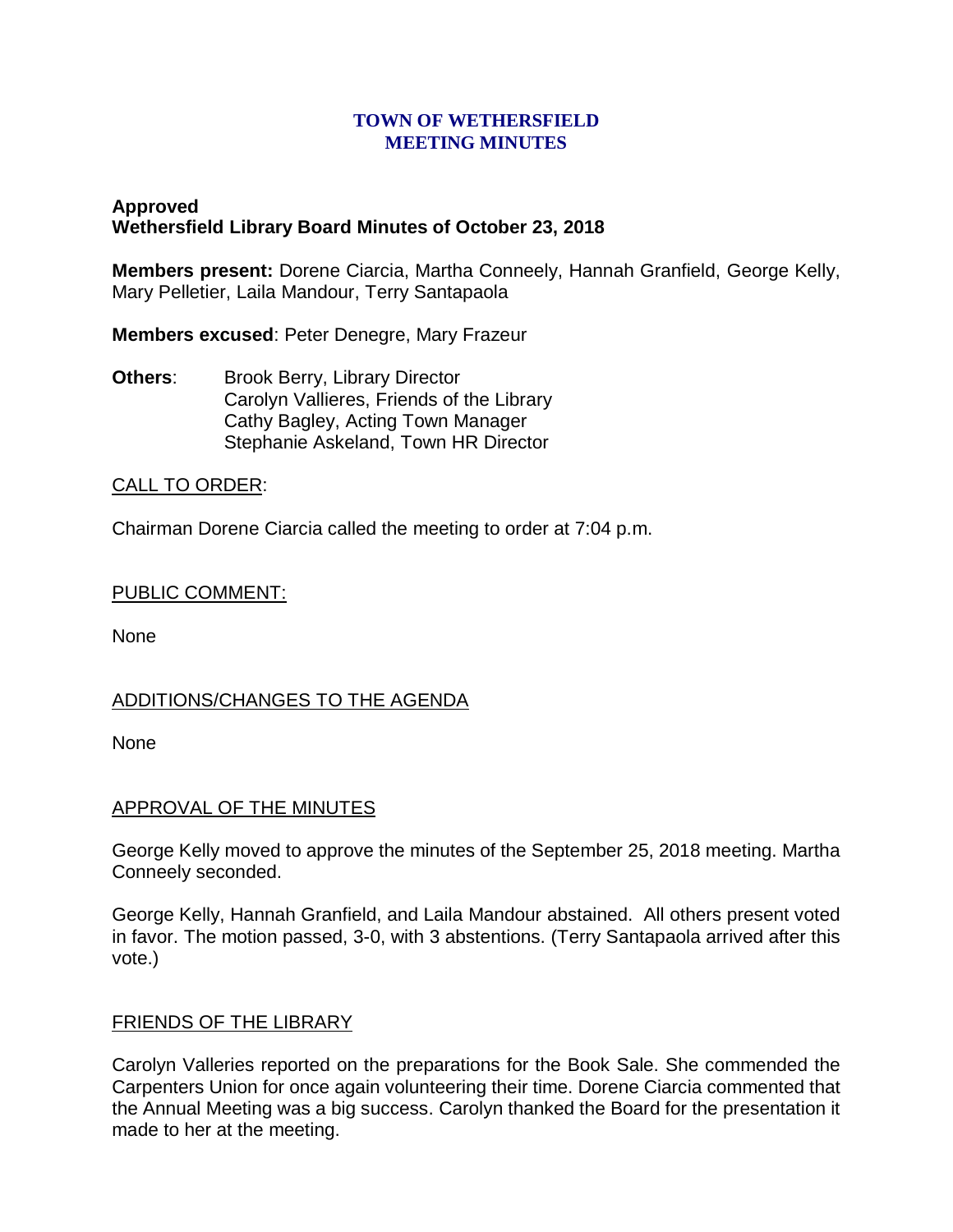Town Of Wethersfield Meeting Minutes Page 2

#### TOWN COUNCIL REPORT

Dorene reported that Brook and Board members attended the October 1 Council meeting, where the Council issued a proclamation concerning the 235th celebration.

Dorene also relayed Mary Breton's summary of recent Council activity.

## EXECUTIVE SESSION

George Kelly moved to go into executive session to discuss union negotiations, and to invite Brook Berry, Kathy Bagley, and Stephanie Askeland into the executive session. Martha Conneely seconded.

All present voted in favor. The motion passed, 7-0.

The Board went into executive session at 7:11p.m. and came out of executive session at 7:19 p.m.

## LIBRARY BOARD CHAIRMAN'S REPORT

Dorene discussed plans for the 235th Party on October 26. Committee members reported they will miss the planning meetings.

## LIBRARY DIRECTOR'S REPORT/OUTREACH COMMITTEE REPORT

Brook reviewed the status of the current year budget. Two part-time librarians are scheduled to start work this week, and two new pages will start soon.

Brook provided more information about the 235th Party and Celebration. Staff has been researching historical memorabilia and is preparing a timeline on the history of libraries in Wethersfield. The photo canvases, funded by the Friends, are being installed on the first floor walls.

Brook also discussed recent programs. Among adult programs, The Evening with the Gilettes was particulary well-received.

#### ADJOURNMENT

Hannah Granfield moved to adjourn. Laila Mandour seconded. All present voted in favor. The motion passed, 7-0. The meeting adjourned at 7:33 p.m.

Respectfully submitted,